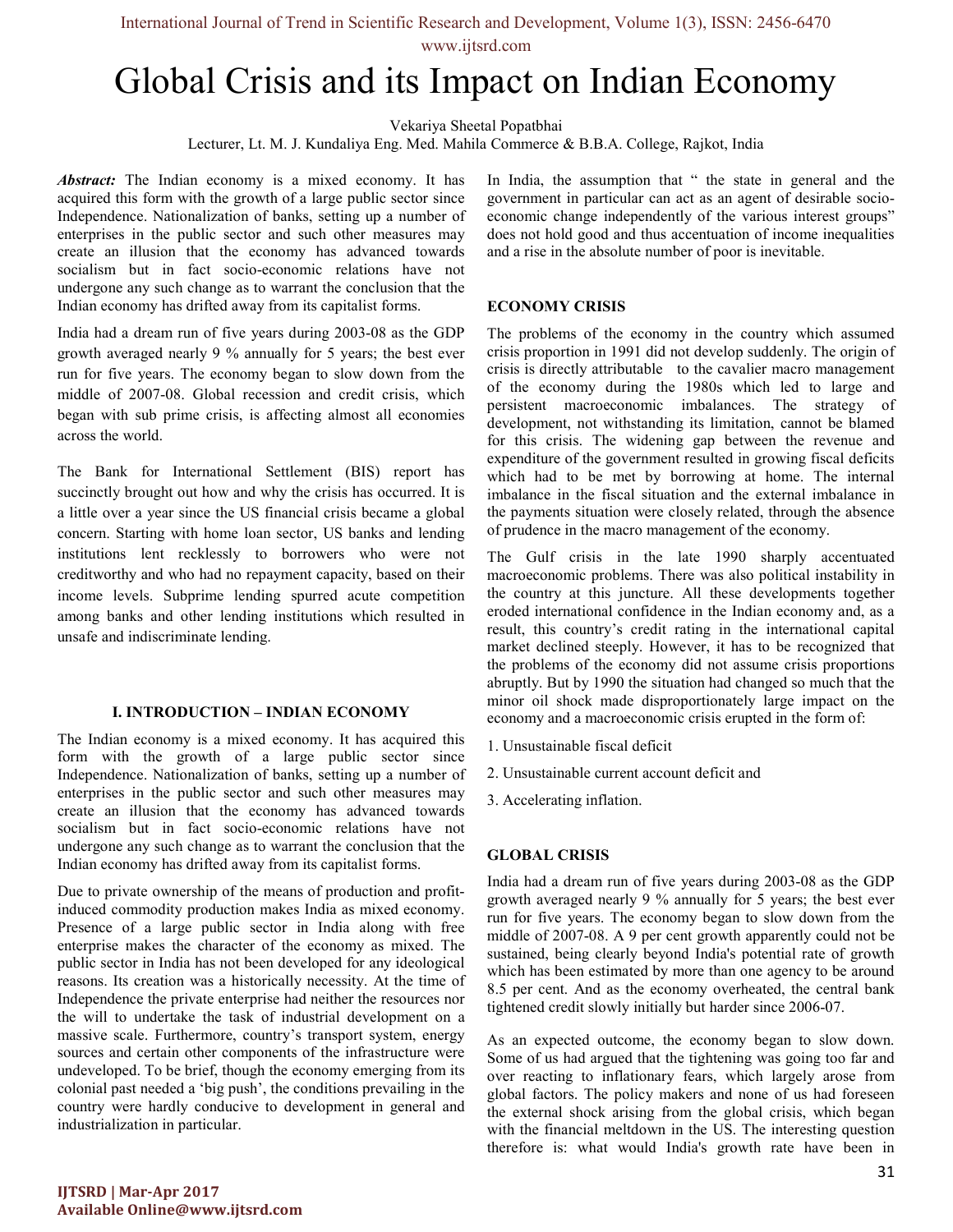www.ijtsrd.com

response to the policy measures without the global crisis, compared to what it is likely to be in the context of the ongoing global crisis.

## INDICATORS OF GLOBAL CRISIS:

Leading economic indicators are variables that are considered to have significant influence on the future level of economic activity in the country. These indicators give advance signals about the likely growth rate and in this case we are able to use this to forecast GDP growth five quarters ahead of the value of leading indicators. The predictive quality of Leading Economic Indicators has earned them their name of being 'leading' indicators. It had predicted a growth of GDP at 9.2 per cent for 2007-08 in November 2007, while most agencies had predicted a lower growth rate of 8.5 per cent or below that year, as against the actual growth rate of 9 per cent. Then again, ICRIER was first in predicting a growth rate (before the crisis erupted) of 7.8 per cent for 2008-09 in July this year, an estimate that thereafter was adopted by others, including both the RBI and the finance minister.

For constructing the leading indicators index, the following ten indicators have been used

- $\triangleright$  Production of machinery and equipment
- $\triangleright$  Sales of heavy commercial vehicles
- > Non-food credit
- $\triangleright$  Railway freight traffic
- $\geq$  Cement sales<br> $\geq$  Sales of the co
- Sales of the corporate sector
- $\triangleright$  Fuel and metal prices
- $\triangleright$  Real rate of interest
- > BSE Sensex
- $\triangleright$  GDP growth rates of the country

The global crisis is likely to bring India's growth rate to below 6 per cent in 2008-09. With the first half GDP growth rate already known, this implies a sharp slowdown in the next two quarters.

In the first half of next year, the economy would have grown below 7 per cent in the absence of the external crisis. The global crisis may reduce Indian growth rate to as low as less than 4 per cent in 2009-10.

We should prepare the people for slowdown in employment generation and plan for counter cyclical measures urgently.

This should imply an immediate reduction in interest rates to bring down the cost of capital and a quick and thorough review of government procedures that vitiate the investment environment and hike up transactions costs.

The new millennium has seen the Indian economy surge ahead breaking all previous barriers. The Indian economy grew at 9.6 per cent in 2006-07 and 9 per cent in 2007-08, emerging as the second fastest growing major economy in the world. Growth has been supported by market reforms, rising foreign exchange reserves, huge foreign direct investment (FDI) inflows and a flourishing capital market.

The economy has been growing at an average growth rate of 8.8 per cent in the last four fiscal years (2003-04 to 2006-07), with the 2006-07 growth rate of 9.6 per cent being the highest in the last 18 years. The industrial and service sectors have contributed a major part of this growth, suggesting the structural transformation underway in the Indian economy.

India's central banking authorities Reserve Bank of India maintains that zooming inflation that the country witnessed in the first quarter of the current fiscal 2008-09 and beyond - from 7.7 per cent at end-March 2008 to 11.9 per cent by July 12, 2008- cane be attributed to the impact of some pass-through of higher international crude oil prices to domestic prices as well as continued increase in the prices of iron and steel, basic heavy inorganic chemicals, machinery and machinery tools, oilseeds/edible oils/oil cakes and raw cotton on account of strong demand, international commodity price pressures and lower domestic 2007-08 rabi production of oilseeds. The seasonal hardening of vegetables prices as well as increase in the prices of textiles has also contributed to the rising inflation during 2008- 09 so far. Inflation in India is estimated on the basis of fluctuations in the wholesale price index (WPI).

# REASONS

## 1. Genesis Of The Crisis

The Bank for International Settlement (BIS) report has succinctly brought out how and why the crisis has occurred. It is a little over a year since the US financial crisis became a global concern. Starting with home loan sector, US banks and lending institutions lent recklessly to borrowers who were not creditworthy and who had no repayment capacity, based on their income levels. Subprime lending spurred acute competition among banks and other lending institutions which resulted in unsafe and indiscriminate lending. This type of lending resulted in dilution of lending standards and brought about total degeneration of banking.

## 2. Prudent policy base

According to the Indian Prime Minister India is not insulated from the global financial crisis, but Indian economy is nor that vulnerable. Indian banks are relatively free from the crisis because of the prudent and judicious policies adopted and implemented by the Indian government and the Reserve Bank of India (RBI). Prudent policy base provided relative immunity to Indian banks from the major adverse effects of global financial crisis. Another important factor was that India is not allowing full capital account convertibility of the rupee. If that was done, India would have been exposed too much greater adverse impacts and contagion from the crisis prevailing. The risks emanating from the global crisis will continue for the sometime. Although India is relatively free from the major adverse effects of the crisis, it is likely to face some jitters.

## 3. Drawing lessons

Banks in India have to draw suitable lessons from the US financial crisis and build strategies avoiding the pitfalls. The BIS report has some useful messages for Indian banks.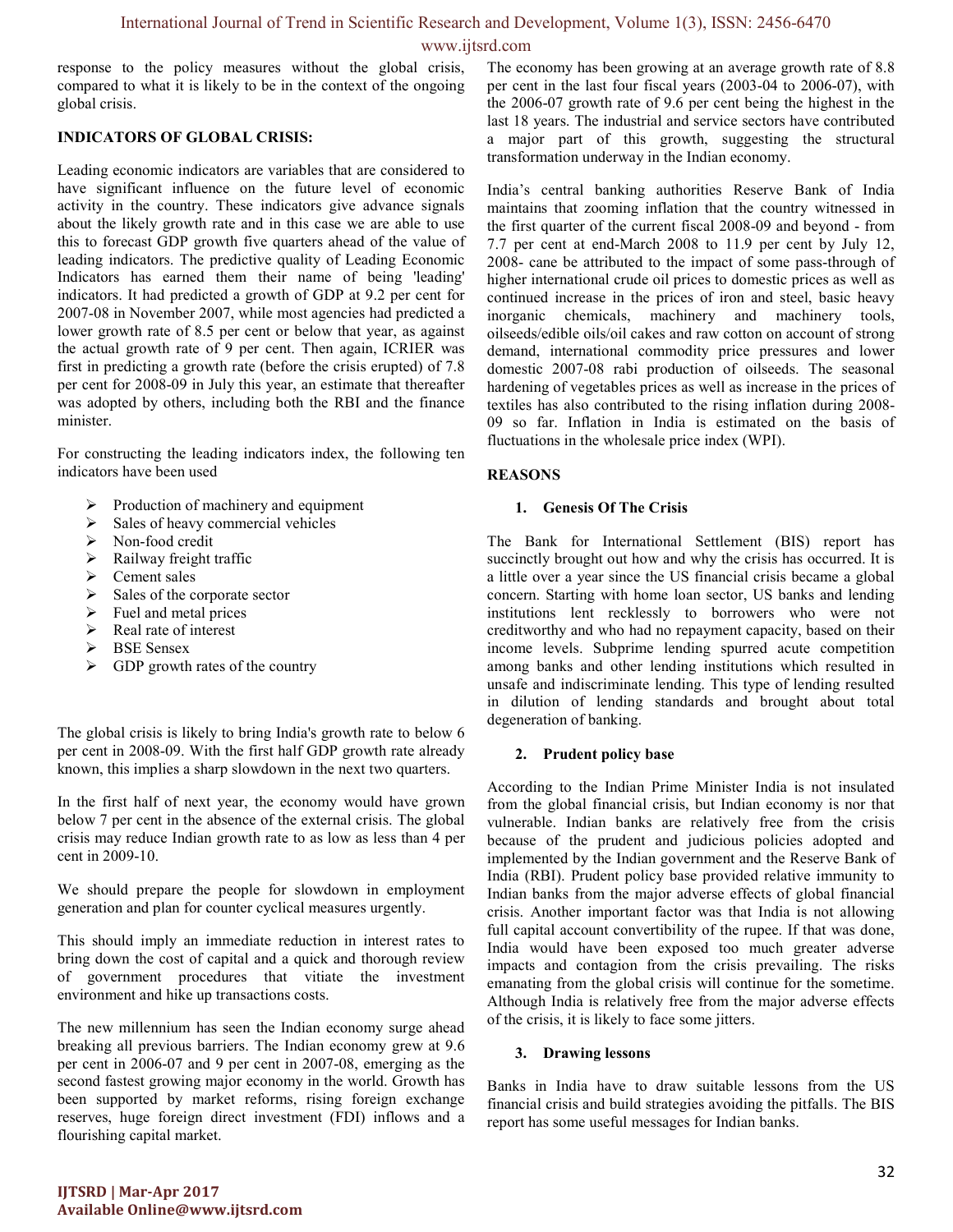www.ijtsrd.com

#### 4. Comprehensive failure

The financial crisis in US is the cumulative result of many debatable practices adopted by banks over the years like aggressive lending to those who were ineligible for credit based on income norms and repayment capacity, securitization of such loans by way of new products and derivatives.

#### 5. Emphasis on recoveries

In US even smaller banks and regional lenders which have been suffering from the housing slump are now getting hit by rising loan delinquencies as the economic downturn deepens.

#### 6. Audit and inspection

Banks today find it difficult to maintain the minimum required controls expected of them in a new complex and increasingly regulated business environment. The traditional audit and inspection provide assurance that control systems are adequate and function satisfactorily.

#### 7. Corporate governance

A vital requirement during periods of financial crisis is to focus on good corporate governance. The corporate governance philosophy of banks has to be based on pursuits of sound business ethics and strong professionalism that aligns the interests of all stakeholders and the society at large.

#### IMPORTANT ISSUES

• The incentives effects of government sponsored safety nets on senior bank managers.

• The efficacy of capital adequacy norms, particularly the revised norms mandated by the Banks for International Settlements (BIS) – also known as the Basel II norms.

• The adequacy of current norms for accounting disclosure.

• The role of the central banks as the lender of last resort in crisis situation.

• Compensation structures in financial companies and their impact on risk management.

• The need for coordinated regulation for different entities in the financial sector.

## SUGGESTIONS

There are some suggestions about appropriate policy and managerial responses with focus on three areas:

- 1. Regulatory responses
- 2. Accounting policies
- 3. Role of incentives

The combination of cheap money and low interest rates led to

• Asset price inflation, particularly, evident in real-estate. Higher real-estate prices contributed to the wealth effect which kept consumer spending buyout through the decade.

• A sharp increase in leveraged buyouts.

• A scramble by fund managers and bankers for assets with higher expected returns.

• Greatly increased use of leveraged investment strategies by hedge funds and others.

• The development of increasingly complex risk management tools. In particular, the use of credit derivatives has led to questions about the concentration of risks in the financial sector and the ability of the financial sector to absorb shocks.

• Opening up the discount window to investment banks.

• Allowing a much larger variety of securities as collateral for the discount window.

• Providing backup liquidity to money market mutual funds and commercial paper markets.

#### 1. REGULATORY RESPONSES:

Several developments complicated the regulatory response to the crisis. While banks had traditionally depended on retail deposits for their funding, wholesale funds became an increasingly important component of their funding. In particular the commercial paper market became an important component of bank funding. Any disruption in bank's access to wholesale funding would impact their ability to lend.

While liquidity has always been a concern for banks and bank regulators, the recent crisis has demonstrated how liquidity can quickly disappear and how this can lead to cascading effects through different segments of the financial sector.

The key is to reduce or eliminate misuses and fraud and the instances of using complex techniques and instruments without fully understanding them. Part of the answer lies in changing the approach to bank regulation. A second broad lesson is the need for consistent regulation across the financial sector, particularly given the convergence in the activities of different financial institutions. In India, for example, insurance companies and mutual funds have overlapping business interests.

## 2. ACCOUNTING POLICIES

A significant lesson from the crisis is the need for transparent accounting practices. Hiding significant portions of the balance sheet and using internally generated models to price securities lead to opaque and misleading statement about an entity's true financial status. In addition, many of these transactions are short term in nature and including them would mean difficulties in comparing results year on year.